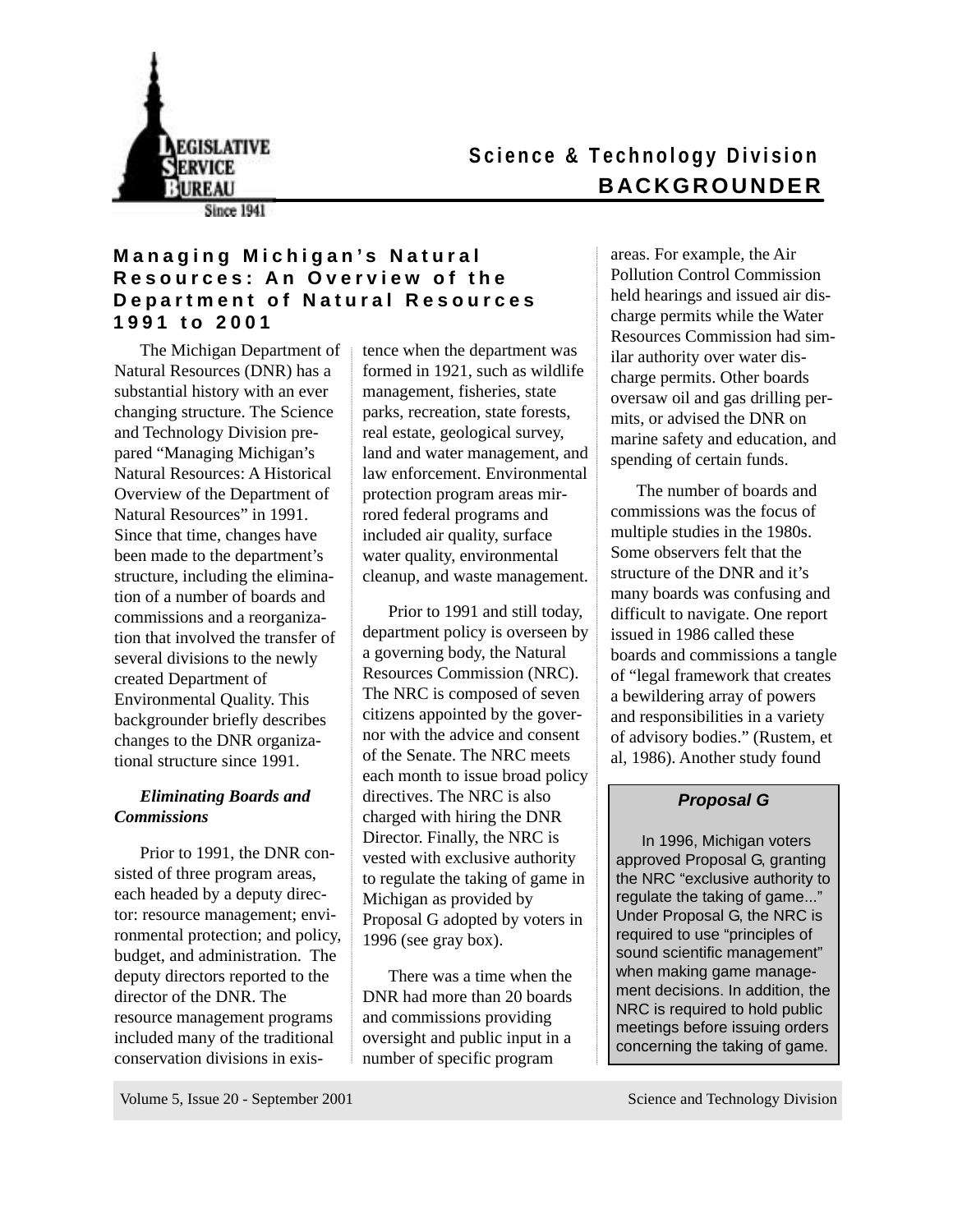overlapping legislative authority among several of the commissions and recommended that the commissions be consolidated, eliminated, or restricted (Michigan Waste Report, 1981). Yet another report suggested that all boards except the NRC be abolished (Guyer, 1988).

It should be noted that concerns were raised that the reduction of DNR commissions could reduce public participation in the governmental process. Although some board proponents agreed that the number of boards may have been excessive, they did not support abolishing all boards and commissions. One suggestion was that the NRC along with the Air Pollution Control Commission and the Water Resources Commission be retained to provide adequate public participation in permitting processes.

Reorganization of the DNR began in November 1991 when Governor Engler issued Executive Order 1991-31. This Executive Order (EO) abolished 19 of the boards and commissions associated with the DNR including the Water Resources Commission and the Air Pollution Control Commission. The EO transferred the powers of these boards to the DNR director, giving the director sole authority for issuing permits, setting hunting and fishing regulations, and approving land purchases. The NRC was charged with the hiring and firing of the DNR director, setting general policy, and hearing contested cases. Under EO 1991-31, the Governor names the chairman of the NRC.

Initial reaction to the Governor's Executive Order from the environmental community was one of dismay and opposition. The governor defended his action stating that the "new" DNR would streamline and speed up the permitting process. It was noted that the business community complained of year long waits for permits to be issued and huge legal costs incurred when dealing with the DNR. By abolishing 19 boards and commissions, the line of authority from the NRC to staff was consolidated and clarified. Finally, the DNR's director noted that the "DNR would be more accountable and more efficient" under the reorganization.

The environmental community and those representing the public interest had other ideas about the reorganization. It was stated that EO 1991-31 limited public access and participation in permitting processes and increased the power of the governor in conservation and environmental protection matters (Michigan Out-of-Doors, 1992).

The Executive Order took effect on January 7, 1992. The House of Representatives did vote 69 to 33 to reject EO 1991- 31. The Senate never brought the bill up for a vote, thereby sustaining the order. Several legislators and environmental groups filed suit against the Executive Order. Two lower courts sided with the legislators and environmental groups. However, the Michigan Supreme Court ruled the Executive Order legal.

The Governor established the

Michigan Environmental Science Board (MESB) with EO 1992- 19. The MESB was established to "provide sound scientific and technical advice to" the Governor and the DNR Director on pollution permits and environmental standards. The MESB was originally housed within the Department of Management and Budget. However, it was moved in 1997 to the Department of Environmental Quality (DEQ).

# *The New Department of Environmental Quality*

Splitting the DNR into two executive agencies took place on October 1, 1995 with the issuance of Executive Order 1995-18. This order established the DEQ and placed within it the duties and powers associated with the Air Quality, Environmental Response, Environmental Assistance, Geological Survey, Surface Water Quality, Underground Storage Tank, and Waste Management Divisions, part of the Land and Water Management Division and several other offices.

The DNR maintained the resource management functions including fisheries, wildlife, parks and recreation, and law enforcement. The NRC remained as the oversight body of the DNR. The DEQ was created without a similar public oversight body. In an issue of *Michigan Waste Report* it is noted that "it seems awkward to have two, completely different structures within Departments so closely related." However, the same article quotes a legislator as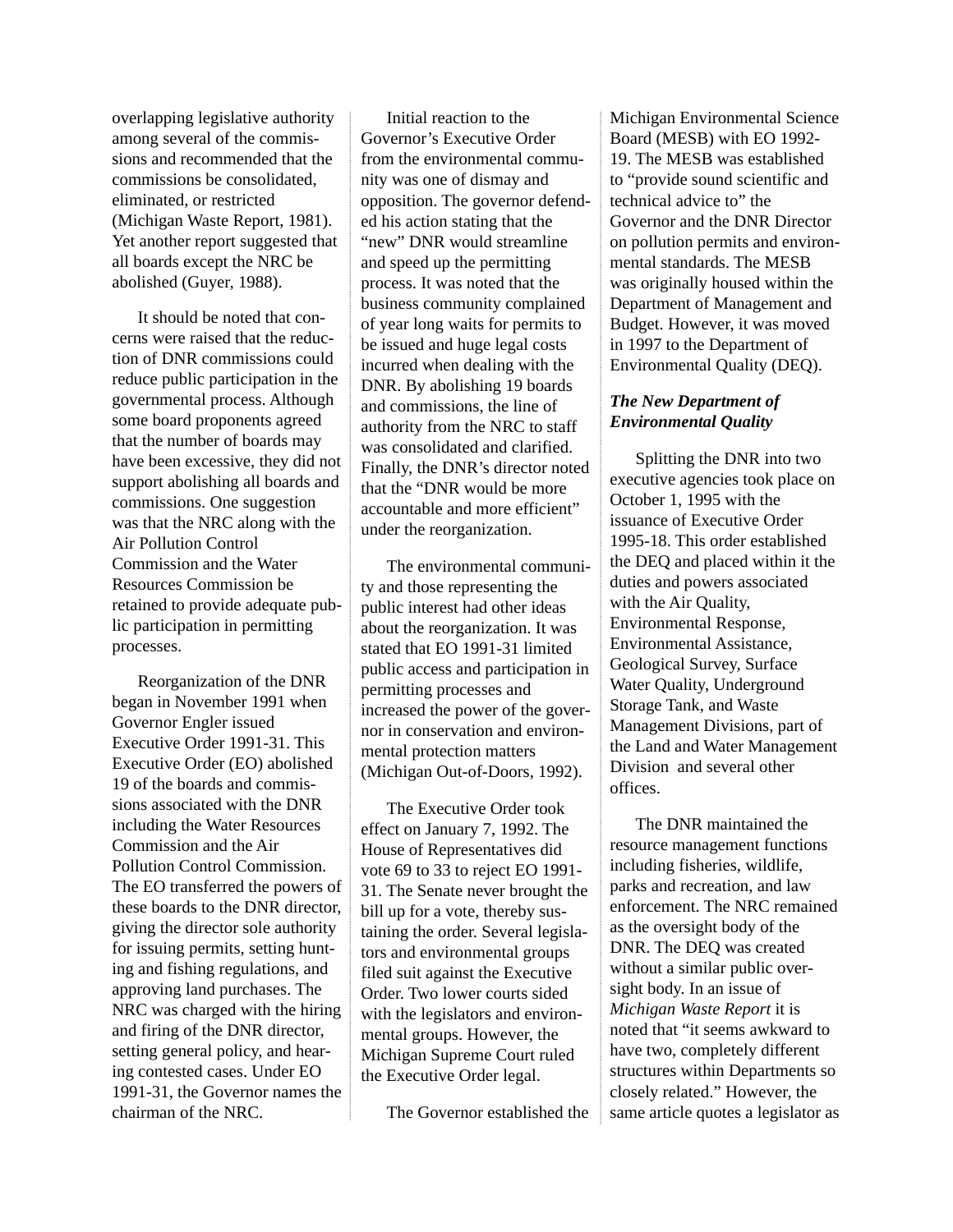saying that the Legislature can provide oversight of the new DEQ, providing a public policy forum for debating environmental issues (Michigan Waste Report, 1995).

Customer outreach became the focus for the DNR and new DEQ in 1996. Both departments announced strategies to reach out to the public and regulated communities. The DEQ scheduled regular public meetings beginning in 1996 to provide the public an opportunity to ask questions or state opinions on department activities. The meetings move around the state to give all residents a chance to participate. In addition to informal meetings, the DEQ also holds hearings on issues such as specific permit cases.

The hearings and public meetings are listed in the DEQ calendar which is published twice a month. The calendar is available via mail or can be viewed on the Internet at www.deq.state.mi.us. All pending permit decisions and DEQ staff contacts are listed in the calendar. The DEQ also holds workshops and training sessions to help businesses and individuals through permitting processes and to understand program regulations.

The DNR continues to provide a public forum through the NRC which meets monthly. But in addition to allowing public comment at NRC meetings, the DNR has reached out to Michigan residents in ways similar to the DEQ efforts. The DNR has a calendar available on the

Internet of all upcoming events. These include activities at state campgrounds and openings of hunting and fishing seasons to hearings on proposed forest management activities. The calendar can be found at www.dnr.state.mi.us/calendar.asp. The calendar is also available via U.S. mail for those interested in a paper copy.

When K.L. Cool became the DNR director in 1996, he instituted "open houses" at various district offices around the state. These open houses provide the public with a forum for meeting DNR staff and talking about DNR policy. The open houses are announced in the biweekly calendar mentioned above.

The NRC meets monthly, holding its meetings around the state to reach various citizen groups and residents. Copies of the NRC monthly agendas and minutes can be obtained from the DNR or viewed on the Internet at http://www.dnr.state.mi.us/nrc.asp.

# *Codification of Natural Resource and Environmental Protection Laws in NREPA*

The DNR was responsible for a myriad of laws and regulations concerning natural resource and environmental protection. When the DEQ was created, a number of programs and the statutes implementing those programs became DEQ's responsibility. Still, over 150 statutes affecting Michigan's environment and natural resources were scattered throughout the Michigan Compiled Laws, making it difficult and confusing for an individual to find all laws that were

applicable to a particular topic.

In 1993, the process of codifying the natural resource and environmental protection laws began. Senate Bill 257 was introduced to create the Natural Resources and Environmental Protection Act (NREPA) which would contain all the statutes pertaining to the environment and natural resources. All individual environment and natural resource statutes would be repealed and then recreated within NREPA. However, a few statutes were singled out as obsolete or unnecessary and were repealed permanently. To simplify the codification process, NREPA (Public Act 451 of 1994) initially addressed only the environmental laws. In 1995, the natural resource laws were added to NREPA under Public Act 57 of 1995. NREPA can be found in the Michigan Compiled Laws under Section 324.101 et seq.

## *Licenses and Fees*

Management of game and hunting seasons has always been a duty of the DNR. Managing habitat and hunting seasons requires funding, part of which the Department receives through fees charged for hunting and fishing licenses. Fee increases to cover the demand for departmental services have been a part of DNR history since the 1930s. Controversy concerning these increases as well as the administration of the licensing program continued to be an issue through the 1990s.

#### *Fee Increases*

The most recent license fee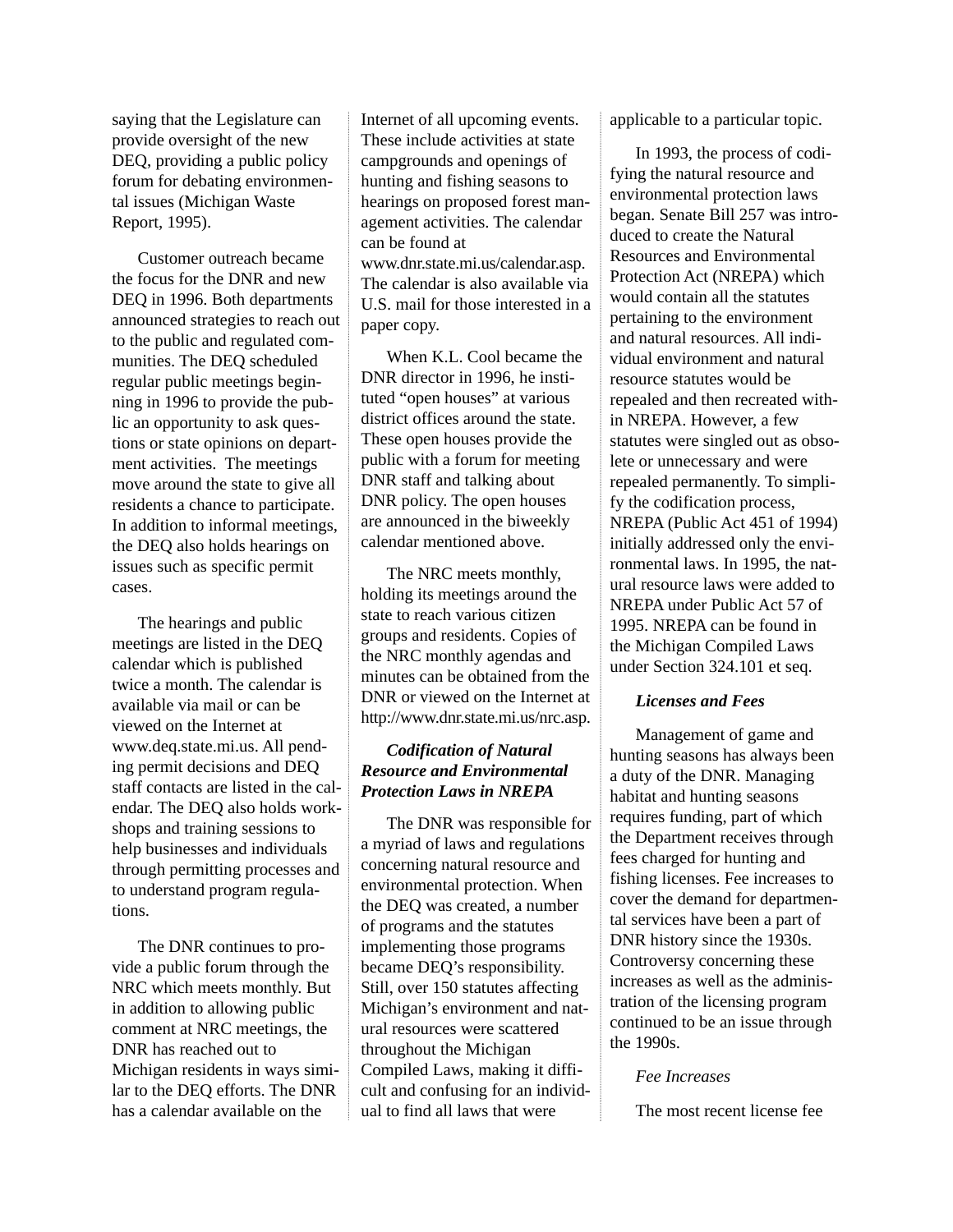increase was approved in 1996 and became effective March 1997. This increase was sought to cover a predicted \$5.5 million shortfall in the Game and Fish General Fund. License fees had not been increased since 1986, yet costs had risen by almost 40% between 1986 and 1996 due to inflation. The DNR expressed concern that programs and services would have to be cut if fee increases were not approved. Senate Bill 940 was introduced to provide for these fee increases. Under SB 940, an additional \$5.7 million would be generated for the Game and Fish General Fund in the first year after the bill's passage. The fee increases became effective in March 1997 (Public Act 585 of 1996). The Public Act included additional fee increases in 1999 and the year 2001.

The 1997 increases became an issue of contention in March 1998 when DNR announced a surplus in the Game and Fish General Fund of \$11.4 million. The surplus was apparently due in part to the fee increases, as well as unexpected federal revenue, better than expected investment returns, and improved accounting procedures within the Department. The DNR announced a number of new programs at a cost of \$7.4 million to be funded from the Game and Fish General Fund surplus. The proposed programs were included in a Fiscal Year 1998 Supplemental Appropriations bill.

Concerns were immediately raised over the apparent surplus and plans for new programs in

light of the recent license fee increases. Several legislators called for rolling fees back to pre-1997 levels. Others voiced concern that the "found" dollars were going to unnecessary programs rather than to fund additional conservation officers. Although surprised by the surplus, the Michigan United Conservation Clubs did not support a reduction in hunting and fishing license fees (Gwizdz, 1998). The FY 98 supplemental appropriations bill did not pass. However, individual programs were approved after being added to other pieces of legislation.

#### *Licensing*

The licensing program has evolved to address the many different hunting opportunities the state has to offer. However, many changes over the years have created a complicated licensing process. The DNR admitted that the licensing process had become too complicated and created the Licensing Steering Committee which sought to simplify the licensing process, "making it easier for people to understand and to administer." (Schneider, 1994).

The original proposal to simplify the process would have reduced licensing categories to five: fishing, trout stamp, small game, big game, and sportspersons. Special licenses for turkey, waterfowl stamp, elk, bear, and fur harvester would have been eliminated (Gwizdz, 1995). However, the legislature restructured license fees rather than addressing the license categories. Public Act 585 (noted above)

established fees for major licenses of \$13.00 each. Special applications for anterless deer, bear, elk, senior turkey, and turkey were set at \$4.00 each. In addition, the DNR provides a 15% sportsperson discount when any four or more licenses are purchased at the same time (Michigan DNR, 1997).

Licenses can be purchased from license agents (retail outlets) and DNR district offices. There are 1,700 to 1,800 license agents in the state (Hersey, 1997). The first mention of license agents in historical records of Michigan's hunting heritage is in 1941 when an issuing fee of 5¢ was provided to agents for each license sold. The issuing fee was raised to  $15¢$  in 1957, 25¢ in 1968, 50¢ in 1980 and \$1.00 for each passbook sold and 10¢ for each stamp issued in 1981 (Dunifon, 1993). In 1986, the fee was changed to 8% of the license and passbook fee for each sold. Once the electronic license system was in place in 1994, the issuing fee changed to 7.5% for those agents selling before March 15, 1993 and 5% for new agents who began selling after March 15, 1993 (MCL 324.43541).

The electronic licensing system instituted in 1994 was touted as a way to solve problems the Department had experienced with the paper system. Problems with the paper system included license agents not remitting funds or applicant information to the DNR on a timely basis. DNR enforcement did not always have up-to-date information on the purchase of licenses by hunters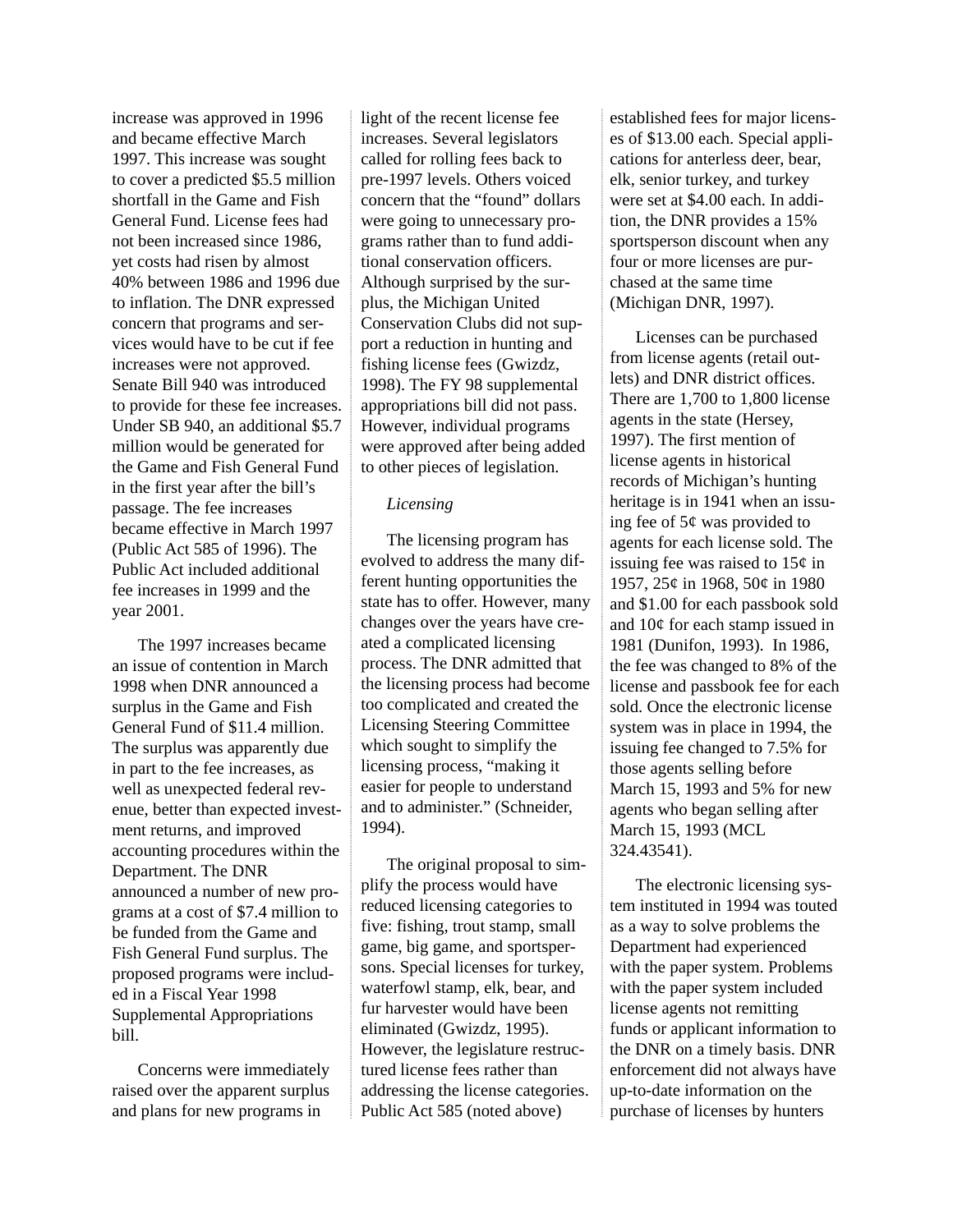and fishers. Agents earned interest on funds that should have been in the Game and Fish General Fund benefiting sportspeople. DNR had difficulty tracking what it was owed by the license agents. Special drawings for turkey, elk, and bear permits were cumbersome and notice of successful applicants delayed.

An electronic system solves these problems by providing immediate access to license buyers' names and addresses and tracking of licenses sold by each agent and the amount of money due the Game and Fish General Fund.

Although the Department supported a switch to electronic license sales, others opposed the move. Many agents believed reducing the commission to 7.5% would not provide adequate compensation for a service that did not pay for itself. Additionally, agents were opposed to having to lease the electronic equipment or pay for a service and maintenance contract (Senate Fiscal Agency, 1994). The electronic system was instituted by Public Act 144 of 1993.

According to DNR, the electronic system has provided many of the benefits first envisioned when the system went on-line in 1994. However, many of the agents who use the computers have found it difficult and complex. At a Fall 1997 hearing of the House Conservation, Environment, and Recreation Committee, license agents noted that the agents must usually operate the system or use their full-time, often more highly paid, staff rather than part-time employees because of the complexity of the system. There are 100 different codes that may be used depending on the license or combination of licenses to be purchased. Additionally, agents complained that a great deal of information had to be entered into the computer before the computer dialed DNR. If the DNR line was busy, the agent had to reenter the information before trying again.

These concerns with the system became a frustrating reality in the fall of 1997 when DNR offered hunters a chance to purchase left over doe tags at the location of a license agent rather than a DNR district office. It was reported that interested hunters had to wait several hours before obtaining an extra tag. License agents were frustrated with the system and the DNR. DNR officials explained that the system was not running at full capacity in the fall of 1997. By the fall of 1998, DNR officials expected the system would handle more requests per hour than in 1997.

DNR has taken their licensing program one step further with technology by offering sportspersons the opportunity to purchase licenses on the Internet. Licenses may be purchased using a major credit card and an approved identification number (driver's license ID, DNR sportcard, or state ID card) 24 hours a day as long as it is the appropriate season for the desired license. The "E-License" system is available on the Internet at: http://www.mdnrelicense.com/welcome.asp

## *Changes to the Game and Fish General Fund*

Although the Game and Fish General Fund sported a surplus in 1998, DNR officials announced in 2001 that the department would be in deficit in two years due to rising costs and lower than expected revenues. Without a change, DNR noted that layoffs among field personnel would be necessary to balance the department's budget. In July 2001, the legislature passed House Bill 4912 (PA 50 of 2001) to divert up to \$6 million annually from the Game and Fish Trust Fund to support DNR programs. In the past, only the interest from the Trust was transfered to the General Fund to support programs. The diversion of principal will continue through fiscal year 2007. However, a shortfall in the General Fund is still inevitble and a long-term solution is required to keep the department solvent beyond 2007. Public Act 50 provides for the creation of a legislative committee to review potential solutions to the DNR funding situation.

### *The DNR in 2001*

Creation of the DEQ and removal of divisions from the DNR reduced the budget and staff of the Department. Funding and staff had to follow the programs moved from the DNR to the DEQ resulting in appropriations of about half of what the DNR received prior to 1996. From fiscal years 1991 to 1995, the DNR received an average appropriations of \$106.4 million. The average appropriation from 1996 to 2001 equals \$50.5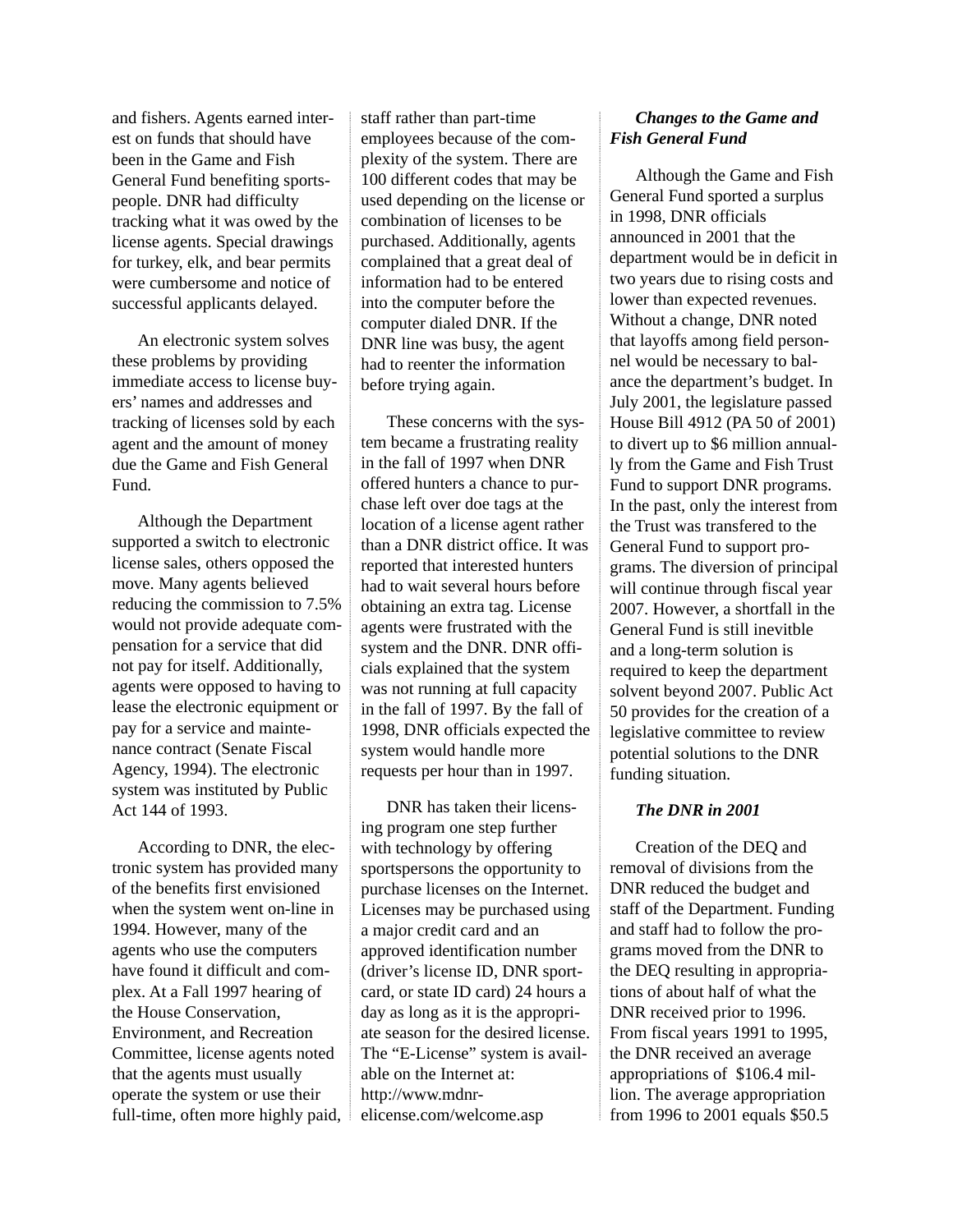million. In Fiscal Year 2000- 2001, the Department had a total of 2246.5 full time employees. The Director oversees three main bureaus: Resource Management, Administrative Services, and Information Services. The following charts depict the organizational structure of the DNR in 1991 (prior to the creation of the DEQ) and in 2001, after the DEQ was created.

### *References*

Dunifon, Ed. *Some History of Michigan Hunting and Fishing and Their Licenses*. 1993.

Guyer, Gordon. *Format for the Future*. Submitted to the Governor and Michigan Legislature. March 9, 1988.

Gwizdz, Bob. *DNR Wants to Simplify Licensing.* The Ann Arbor News. February 14, 1995.

Gwizdz, Bob. DNR Surplus Viewed as Mixed Bag. *Flint Journal*. March 5, 1998.

Hersey, Loren. License Control Unit, Department of Natural Resources. Phone Conversation. December 4, 1997.

Michigan DNR Internet Home Page, www.dnr.state.mi.us/. 1997.

Michigan Out-of-Doors. *DNR Reorganization Order Challenged*. V.46:2. February 1992.

Michigan Waste Report. *Engler Takes Control of Environmental Programs.* August 14, 1995.

Michigan Waste Report, *SHCC Committee Lists Environmental Management Issues for Comment*. December 21, 1981b.

Rustem, William R., Richard J. Lewis, Frank J. Ruswick, and Larry W. Tombaugh, *Opportunities for the Future: A Report on the Organization and Operation of the Michigan Department of Natural Resources*. July 7, 1986.

Schneider, Dave. *License Overhaul Considered*. The Mining Journal. February 6, 1994.

Senate Fiscal Agency. Bill Analysis, Public Act 144 of 1993. April 7, 1994.

*Organization of the Department of Natural Resources 1991. Based on a written description.*